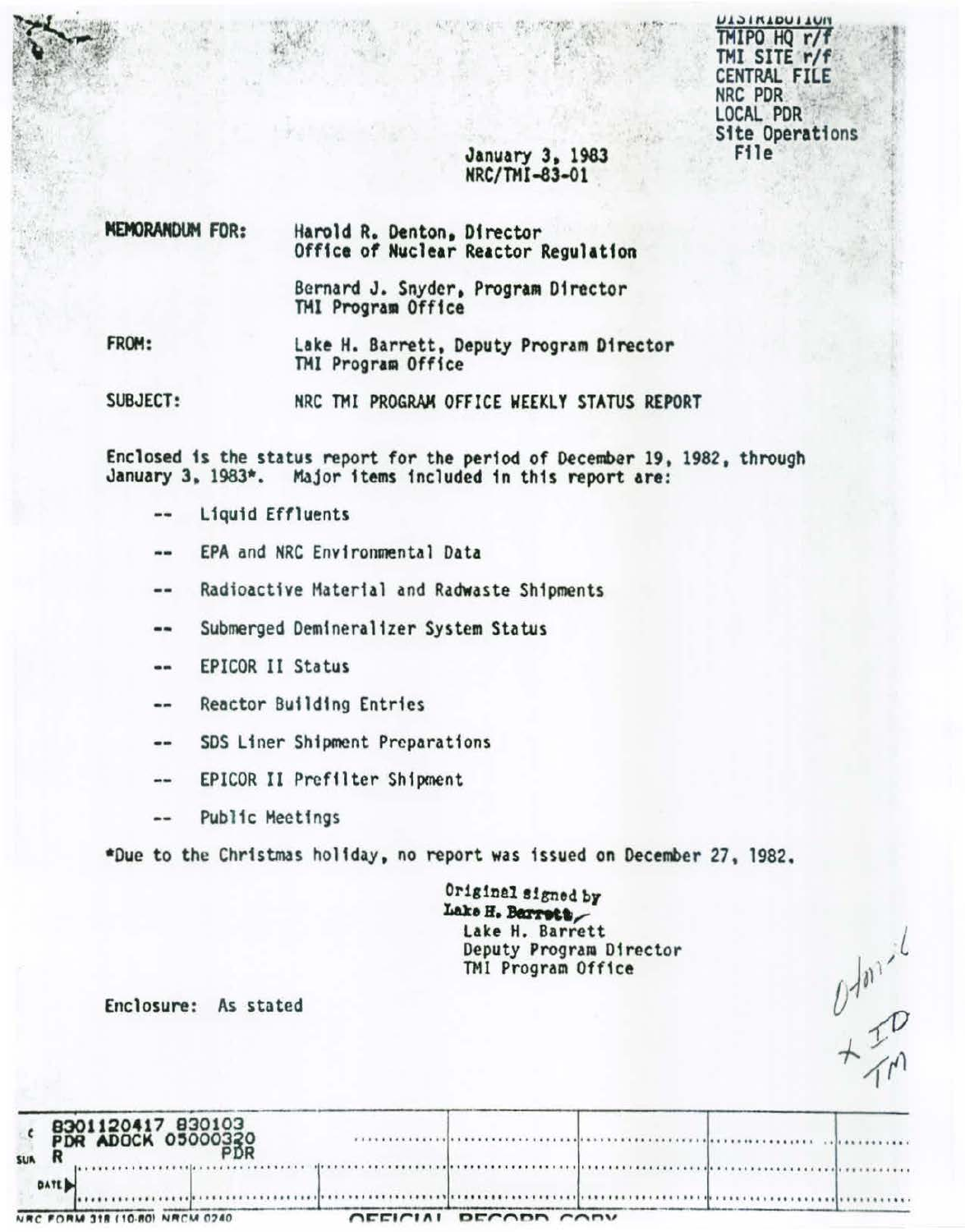Harold R. Denton Bernard J. Snyder

cc w/encl: EDO<sup>1</sup> **OGC Office Directors** Commissioner's Technical Assistants<br>NRR Division Directors NRR A/D's<br>Regional Administrators<br>IE Division Directors TAS **EIS** TMI Program Office Staff (15) PHS EPA DOE **RI Division Directors** Public Affairs, RI State Liaison, RI

|                  |           | THIPOLY THIPOLY THIPOLY THIPOLY THIPOLY |         | RBellamy & LB |       |  |
|------------------|-----------|-----------------------------------------|---------|---------------|-------|--|
| INAMED LGage: js |           |                                         |         |               |       |  |
| DATE 1/3 /83     | $1/$ >/83 | 1/3/83                                  | 11/3/83 | 1/3/83        | 17783 |  |

 $-2-$ 

**January 3, 1983**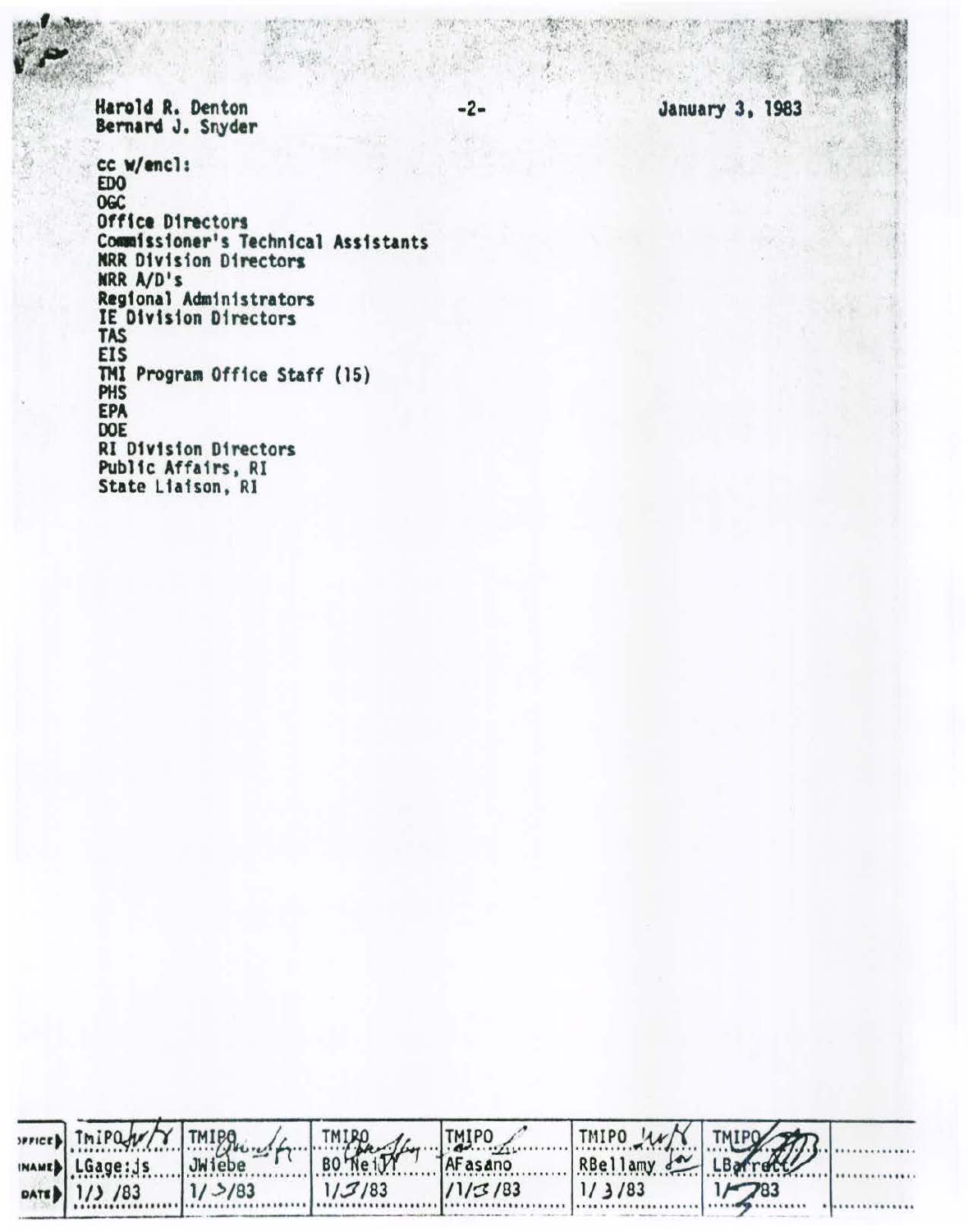#### NRC TMI PROGRAM OFFICE WEEKLY STATUS REPORT

..

December 19, 1982 - January 1, 1983

# Plant Status

' I

Core Cooling Mode: Heat transfer from the reactor coolant system (RCS) to reactor building ambient.

Available Core Cooling Modes: Hin1 Decay Heat Removal (MOHR) system.

RCS Pressure·Control Mode: Standby Pressure Control System.

Major Parameters (as of 5:00 AM, January 1, 1983) (approximate values)<br>Average Incore Thermocouples\*: 87°F<br>Maximum Incore Thermocouple\*: 130°F Maximum Incore Thermocouple\*:

RCS Loop Temperatures:

| Hot Leg                                | 83°F         | B<br>86°F    |
|----------------------------------------|--------------|--------------|
| $\begin{pmatrix} 1 \\ 2 \end{pmatrix}$ | 78°F<br>80°F | 79°F<br>78°F |

Pressure: 70 psig

Reactor Building: Temperature: 72°F<br>Pressure: -0.12 psig .. Airborne Radionuclide Concentrations:

8.3 E-7  $uC1/cc$   $H^3$ {sample taken 12/29/82) 4.5 E-9 uCi/cc particulates {sample taken 12/30/82)

# 1. Effluent and Environmental {Radiological) Information

Liquid effluents from the TMI s1te released to the Susquehanna R1ver after sampling and monitoring, were made within the regulatory limits and 1n accordance with NRC requirements and City of Lancaster Agreement.

During the period December 17, 1982, through December 30, 1982, the effluents contained no detectable radioactivity at the discharge point although individual effluent sources which originated within Unit 2 contained minute amounts of radioactivity. Calculations indicate that less than four millionths (0.000004) of a curie of cesium was discharged.

. \*Uncertainties exist as to the exact location and accuracy of these readings.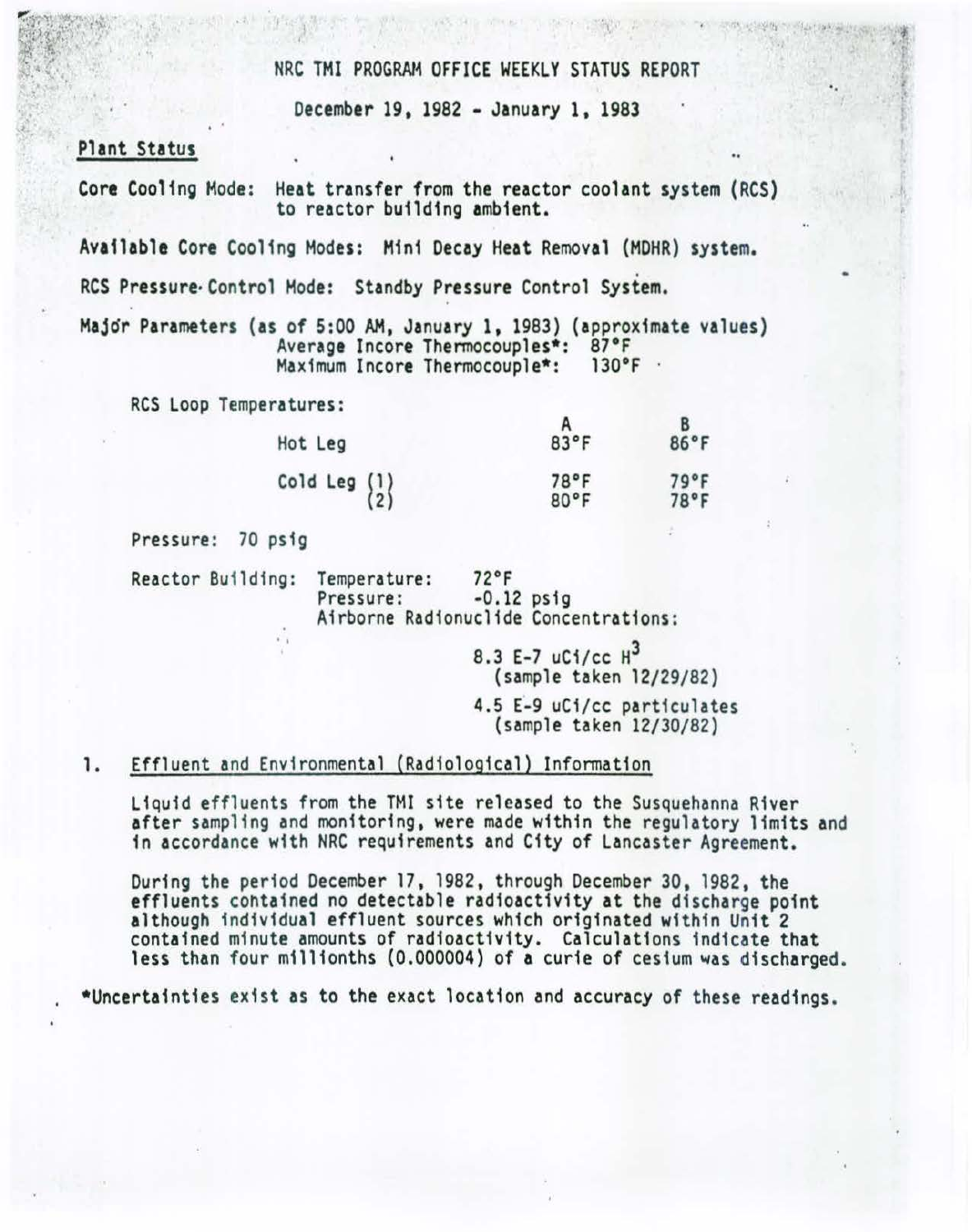# 2. ·Environmental Protection Agency (EPA) Environmental Data

The EPA measures Kr-35 concentrations at several environmental monitoring stations and reported the following results:

| Location               | Nov. 24, 1982 - Dec. 10, 1982 |  |  |  |  |  |  |
|------------------------|-------------------------------|--|--|--|--|--|--|
|                        | (pC1/m <sup>3</sup> )         |  |  |  |  |  |  |
| Goldsboro              | 23                            |  |  |  |  |  |  |
| Middletown             | 25                            |  |  |  |  |  |  |
| Yorkhaven              | 23                            |  |  |  |  |  |  |
| TMI Observation Center | 27                            |  |  |  |  |  |  |

•

- The EPA Middletown Office has not received the environmental Kr-85 results for the samples which were taken subsequent to<br>December 10, 1982 from the EPA's Counting Laboratory at Las Vegas, Nevada. These results will be included in a subsequent report.
	- No radiation above normally occurring background levels was detected in any of the samples collected from the EPA's air and gamma rate networks during the periods from December 15, 1982 through December 23, 1982 and December 24, 1982 through December 30, 1982.

### 3. NRC Environmental Data

• I

Results are from NRC monitoring of the environment around the TMI site. •

. The following are the NRC air sample analytical results for the onsite continuous air sampler:

| Sample           | Period |  |  |                                                                              |  |  | $1 - 131$<br>(uC1/cc) |  | $Cs - 137$<br>(uC1/cc) |             |
|------------------|--------|--|--|------------------------------------------------------------------------------|--|--|-----------------------|--|------------------------|-------------|
| HP-349<br>HP-350 |        |  |  | December 16 - December 23, 1982 <7.6 E-14<br>December 23 - December 29, 1982 |  |  | $<8.4$ E-14           |  | $< 7.6$ E-14           | $<8.4$ E-14 |

- 5. Licensee Radioactive Material and Radwaste Shipments
	- On December 20, 1982, 20 boxes of Unit I noncompactable trash were  $-1$ shipped to Chem-Nuclear Systems, Inc., Barnwell, S.C.
	- On December 20, 1982, 66 drums and 1 box of Unit I LSA compacted and -noncompacted trash were shipped to Chem-Nuclear Systems, Inc., Barnwell, S.C.
	- On December 20, 1982, 85 drums of contaminated laundry from Units I and II were shipped to Interstate Uniform Services, New Kensington, PA.

.. .. ; 2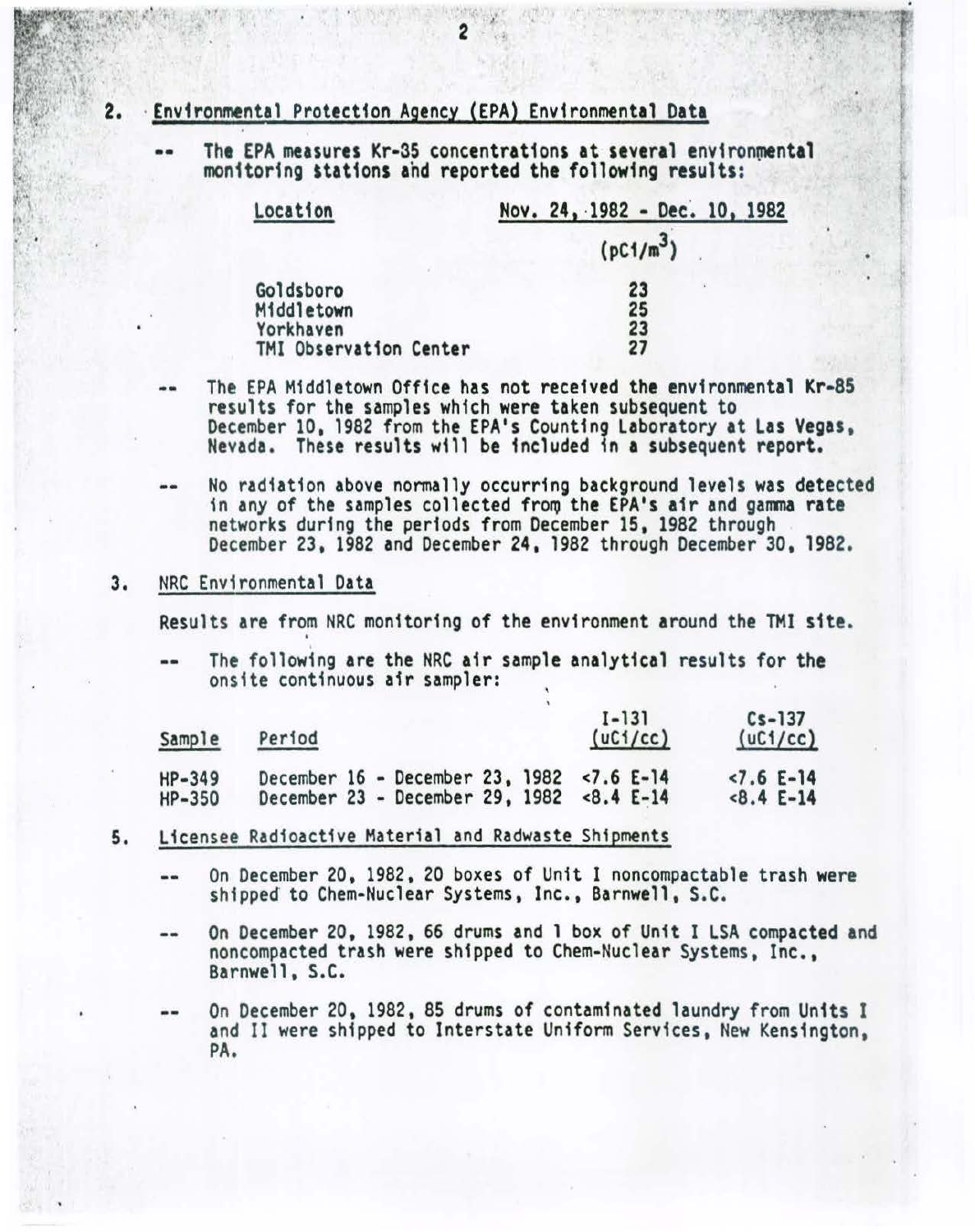- On December 27, 1982, 83 drums of contaminated laundry from Units I<br>and II were shipped to Interstate Uniform Services, New Kensington,<br>PA.
- •• On December 29, 1982, one Un1t II EPICOR Jl prefilter (PF-49) was shipped to the Idaho National Engineering Laboratory, Scoville, ·<br>Idaho.
- -- On December 29, 1982, one box containing five Unit I liquid samples . was mailed to Nuclear Water and Waste Technology, San Jose, CA.
- ... On December 31, 1982, SDS liner No. D-10012 was shipped to Battelle Pacific Northwest Laboratories, Richland, Washington.

# Major Activities

••

- 1. Submerged Demineralizer System (SDS). Processing of Batch 6 of reactor<br>coolant system water (SDS batches 39 and 40), which had been temporarily halted on December 18 for component repair and maintenance, was resumed on December 18 and completed on December 27, 1982. Since then, another "feed-and-bleed" process has been performed and 40,000 gallons of. water from the reactor building sump were staged in preparation for SDS processing.
- 2. EPICOR II. The EPICOR II system is presently 1n a shutdown condition.
- 3. Reactor Building Entries. A total of eighteen reactor building entries were made during the month of December, 1982. Polar crane refurbishment and reactor building decontamination were the most man-hour intensive tasks in the reactor building during the December entries. The primary<br>system was refilled and repressurized following the closed circuit system was refilled and repressurized following the closed circuit<br>television inspection of the core. Primary system repressurization was<br>necessary to decrease the likelihood of secondary to primary leakage necessary to decrease the likelihood of secondary to primary leakage during chemical conditioning of the steam generators. The secondary sfde of the "A" steam generator was filled on December 30, 1982, as the first step in the chemical conditioning process which will establish recommended long term lay-up chemistry in the steam generators. The process involves recirculation of chemically treated water through the secondary system prior to draining the steam generators for long term lay-up.

Reactor Building entries are scheduled to continue at a rate of four to five per week during the month of January.

4. SDS Liner Shipment Preparations. The vacuum recombiner demonstration test (described in the December 20, 1982, Weekly Status Report) was completed on SOS liner D10012. This test demonstrated that the catalytic

3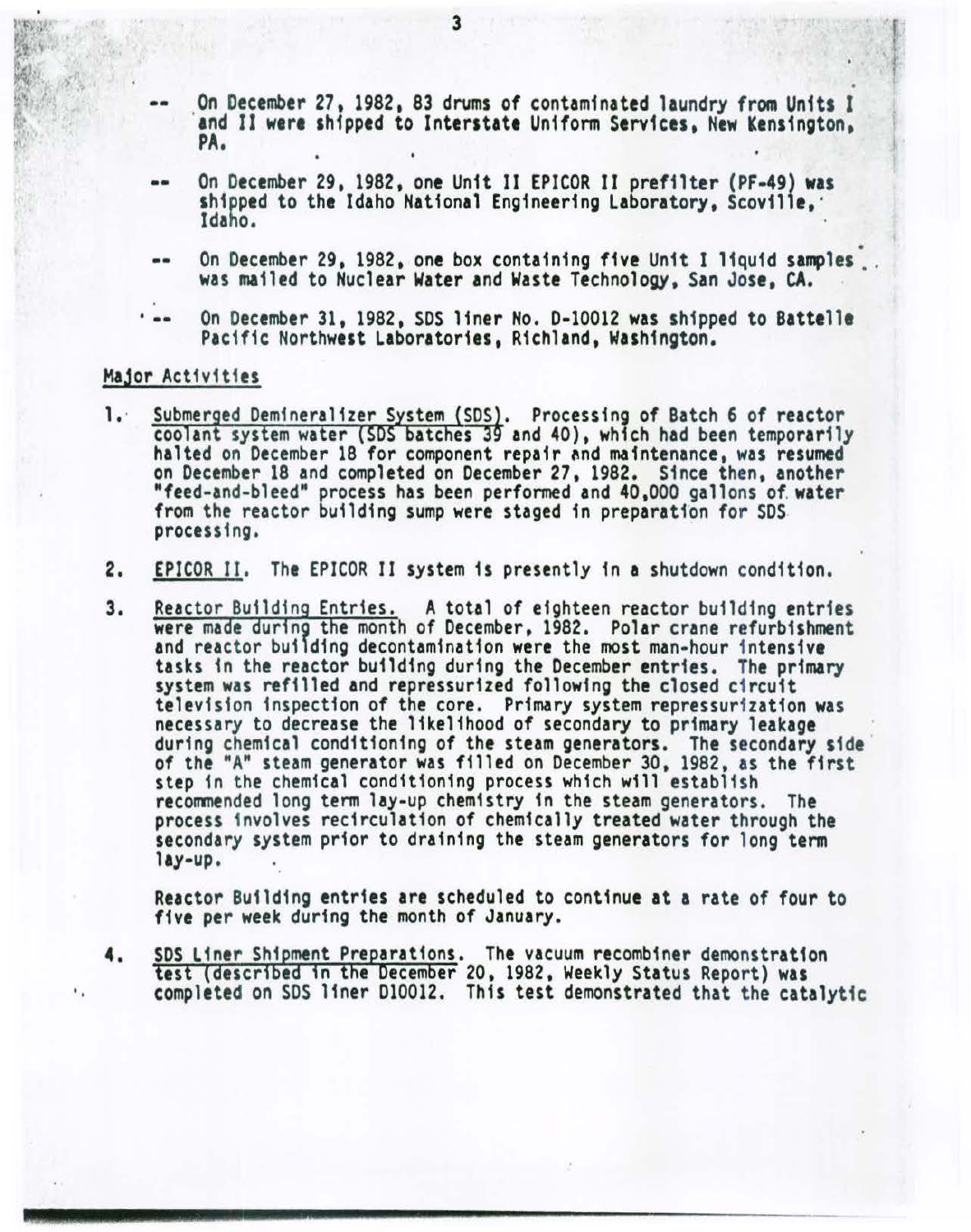recombiner system would maintain non-combustible gas mixtures (<0.3%<br>hydrogen gas) and vacuum conditions (<5.0 psia) during the 14-day<br>monitoring period. Based on this supporting data, the first in a series of approximately ten scheduled recombiner-1oaded SDS liner shipments was made by the Department of Energy (DOE) to Richland, Washington on December 31, 1982. The shipment is scheduled to arrive·on January 3, 1983. The DOE w111 perform research and development type . testing on glass vitrification of this spent zeolite waste shipment. The licensee is preparing for the next recombiner-loaded SDS liner, which is scheduled for shipment in late January, 1983.

5. ·EPICOR II Prefilter Shipment. EPICOR II prefilter liner PF-49 was shipped from TMI to the Idaho National Engineering Laboratory (INEL) on December 29, 1982. The shipment of this nitrogen-inerted liner brings to a total of 16 (in a group of 49) EPICOR pref11ters that were shipped to INEL during 1982. The licensee plans to have the remaining 33 prefilters shipped before September, 1983. One prefilter is scheduled for shipment next week.